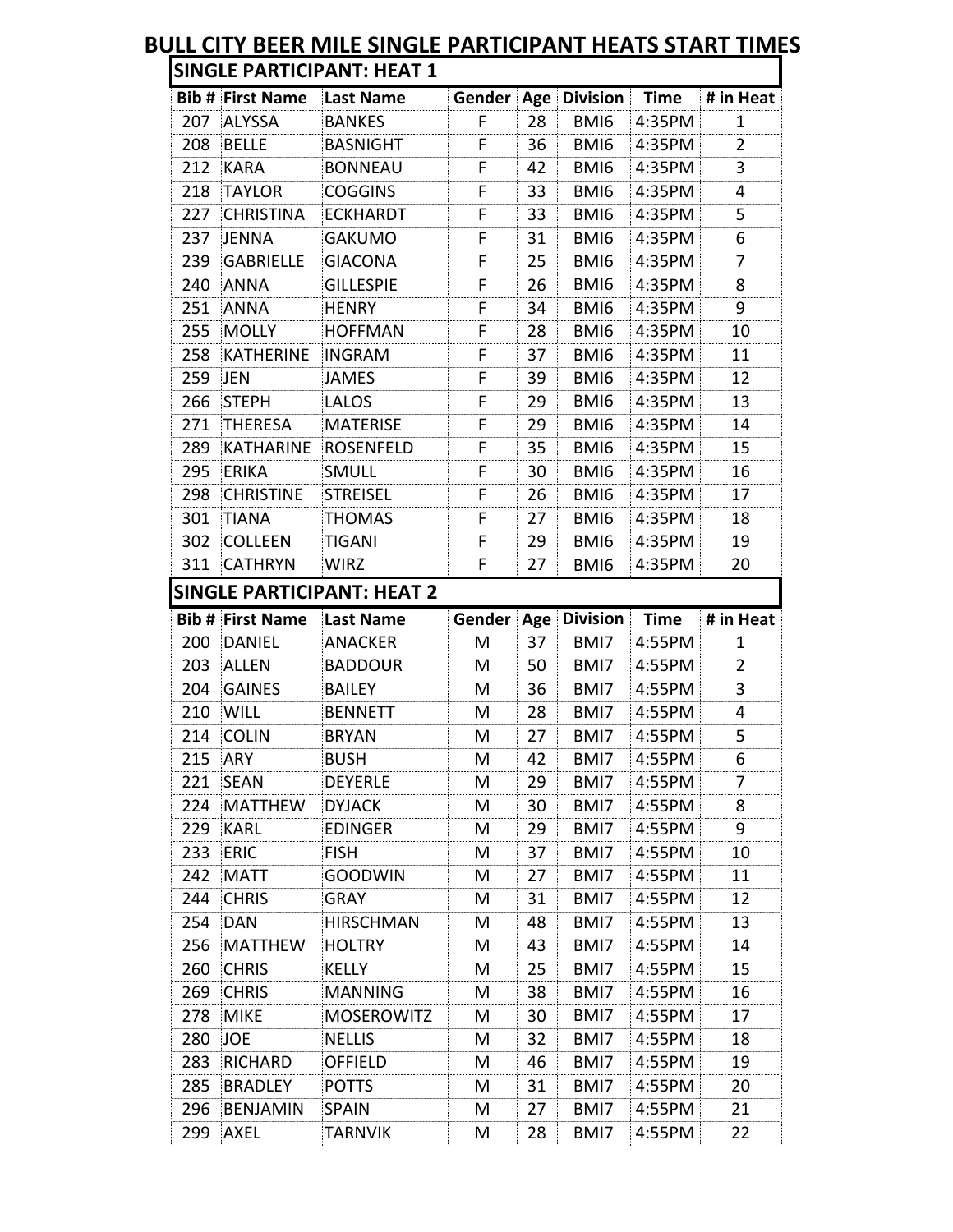|     | <b>Bib # First Name</b> | Last Name        | Gender | Age | <b>Division</b> | <b>Time</b> | # in Heat      |
|-----|-------------------------|------------------|--------|-----|-----------------|-------------|----------------|
| 201 | <b>BOB</b>              | <b>AUSTIN</b>    | M      | 57  | BMI8            | 5:15PM      | $\mathbf{1}$   |
| 202 | <b>SCOTT</b>            | <b>AXTELL</b>    | M      | 33  | BMI8            | 5:15PM      | $\overline{2}$ |
| 205 | <b>JASON</b>            | <b>BALDWIN</b>   | M      | 48  | BMI8            | 5:15PM      | 3              |
| 206 | <b>SARA</b>             | <b>BALDWIN</b>   | F.     | 49  | BMI8            | 5:15PM      | 4              |
| 209 | <b>JOSH</b>             | <b>BELIN</b>     | M      | 30  | BMI8            | 5:15PM      | 5              |
| 211 | <b>JACOB</b>            | <b>BOLIN</b>     | M      | 31  | BMI8            | 5:15PM      | 6              |
| 213 | <b>DAVID</b>            | <b>BRADWAY</b>   | M      | 40  | BMI8            | 5:15PM      | $\overline{7}$ |
| 216 | <b>JUAN</b>             | <b>CHAVEZ</b>    | M      | 24  | BMI8            | 5:15PM      | 8              |
| 217 | <b>EVAN</b>             | <b>CHIAO</b>     | M      | 26  | BMI8            | 5:15PM      | 9              |
| 219 | <b>RENEE</b>            | <b>COOLEY</b>    | F.     | 41  | BMI8            | 5:15PM      | 10             |
| 220 | <b>DAVID</b>            | <b>CRISWELL</b>  | M      | 59  | BMI8            | 5:15PM      | 11             |
| 222 | <b>JOHN</b>             | <b>DICKENSON</b> | M      | 23  | BMI8            | 5:15PM      | 12             |
| 223 | <b>JEFFREY</b>          | <b>DUNNE</b>     | M      | 36  | BMI8            | 5:15PM      | 13             |
| 225 | <b>ERIC</b>             | <b>EATON</b>     | M      | 45  | BMI8            | 5:15PM      | 14             |
| 226 | <b>KEVIN</b>            | <b>EATON</b>     | M      | 38  | BMI8            | 5:15PM      | 15             |
| 228 | <b>DANIEL</b>           | <b>ECKHARDT</b>  | M      | 36  | BMI8            | 5:15PM      | 16             |
| 230 | <b>CHRISTINA</b>        | <b>ELDER</b>     | F.     | 28  | BMI8            | 5:15PM      | 17             |
| 231 | <b>JONATHAN</b>         | <b>EVANS</b>     | M      | 46  | BMI8            | 5:15PM      | 18             |
| 232 | <b>JOHN</b>             | <b>FIRLET</b>    | M      | 52  | BMI8            | 5:15PM      | 19             |
| 234 | <b>BRENDAN</b>          | <b>FORBES</b>    | M      | 40  | BMI8            | 5:15PM      | 20             |
| 235 | <b>DAVID</b>            | <b>FOWLER</b>    | M      | 30  | BMI8            | 5:15PM      | 21             |
| 236 | <b>GRANT</b>            | <b>FOWLER</b>    | M      | 32  | BMI8            | 5:15PM      | 22             |
| 265 | <b>ANDREW</b>           | <b>KUYPER</b>    | M      | 30  | BMI8            | 5:15PM      | 23             |
| 241 | <b>GIBSON</b>           | <b>GILLESPIE</b> | M      | 29  | BMI8            | 5:15PM      | 24             |
| 243 | <b>THOMAS</b>           | <b>GRALINSKI</b> | M      | 34  | BMI8            | 5:15PM      | 25             |
| 245 | <b>JOSH</b>             | <b>GREDVIG</b>   | M      | 40  | BMI8            | 5:15PM      | 26             |

## **BULL CITY BEER MILE SINGLE PARTICIPANT HEATS START TIMES**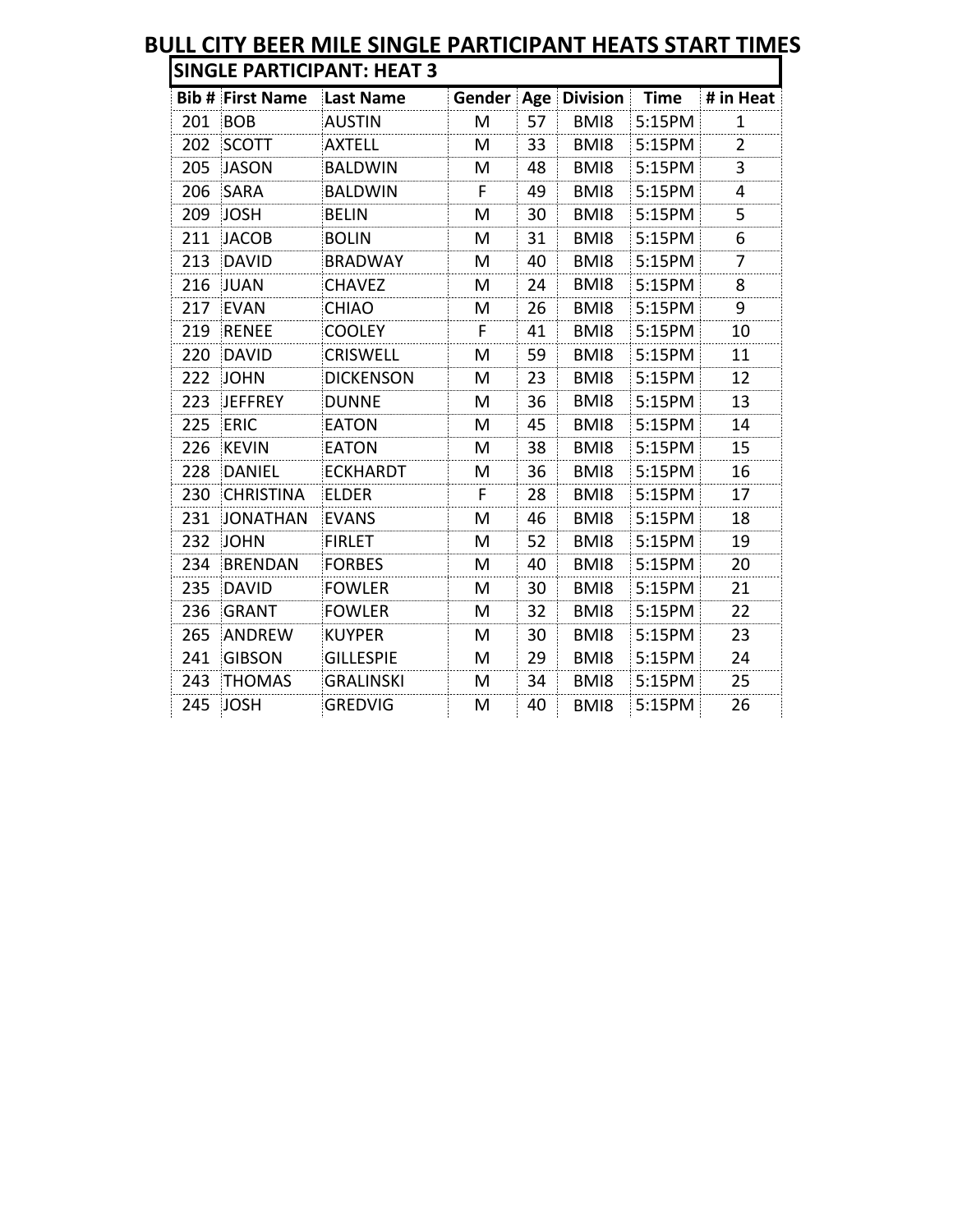|     | <b>Bib # First Name</b> | <b>Last Name</b>    | Gender | Age | <b>Division</b> | <b>Time</b> | # in Heat      |
|-----|-------------------------|---------------------|--------|-----|-----------------|-------------|----------------|
| 246 | <b>TIM</b>              | <b>GREEN</b>        | M      | 36  | BMI9            | 5:35PM      | 1              |
| 247 | <b>EROSS</b>            | <b>GUADALUPE</b>    | M      | 31  | BMI9            | 5:35PM      | $\overline{2}$ |
| 248 | JT                      | <b>HALL</b>         | M      | 31  | BMI9            | 5:35PM      | 3              |
| 249 | <b>BRENNA</b>           | <b>HAMMER</b>       | F      | 21  | BMI9            | 5:35PM      | 4              |
| 250 | <b>DAVID</b>            | <b>HARPER</b>       | M      | 54  | BMI9            | 5:35PM      | 5              |
| 252 | <b>NATE</b>             | <b>HESTER</b>       | M      | 45  | BMI9            | 5:35PM      | 6              |
| 253 | <b>KEITH</b>            | <b>HINES</b>        | M      | 47  | BMI9            | 5:35PM      | 7              |
| 257 | LA MONICA               | <b>HUNTER</b>       | F.     | 48  | BMI9            | 5:35PM      | 8              |
| 261 | <b>MIKE</b>             | <b>KELLY</b>        | M      | 25  | BMI9            | 5:35PM      | 9              |
| 262 | <b>ZACK</b>             | <b>KOVARIK</b>      | M      | 36  | BMI9            | 5:35PM      | 10             |
| 263 | <b>AMBER</b>            | <b>KOZAK</b>        | F.     | 28  | BMI9            | 5:35PM      | 11             |
| 264 | <b>MICHAL</b>           | <b>KOZLUK</b>       | M      | 34  | BMI9            | 5:35PM      | 12             |
| 238 | <b>STEPHEN</b>          | <b>GAKUMO</b>       | M      | 46  | BMI9            | 5:35PM      | 13             |
| 267 | <b>JOSEPH</b>           | <b>LAROCHELLE</b>   | M      | 27  | BMI9            | 5:35PM      | 14             |
| 268 | <b>TYLOR</b>            | LEWIS               | М      | 33  | BMI9            | 5:35PM      | 15             |
| 270 | <b>MAURICE</b>          | <b>MATERISE</b>     | М      | 28  | BMI9            | 5:35PM      | 16             |
| 272 | <b>WILLIAM</b>          | <b>MCCRORIE</b>     | M      | 53  | BMI9            | 5:35PM      | 17             |
| 273 | <b>CHASE</b>            | <b>MCGEE</b>        | M      | 36  | BMI9            | 5:35PM      | 18             |
| 274 | <b>DOUG</b>             | <b>MILLER</b>       | M      | 33  | BMI9            | 5:35PM      | 19             |
| 275 | <b>TAMU</b>             | <b>MILLER</b>       | М      | 47  | BMI9            | 5:35PM      | 20             |
| 276 | <b>TYLER</b>            | <b>MORRIS</b>       | M      | 31  | BMI9            | 5:35PM      | 21             |
| 277 | <b>LUKE</b>             | <b>MORRISON</b>     | M      | 27  | BMI9            | 5:35PM      | 22             |
| 279 | <b>JON</b>              | <b>NAGEL</b>        | M      | 31  | BMI9            | 5:35PM      | 23             |
| 281 | <b>MATTHEW</b>          | NIERWIENSKI         | M      | 29  | BMI9            | 5:35PM      | 24             |
| 282 | <b>MATTHEW</b>          | <b>OESTREICH</b>    | M      | 23  | BMI9            | 5:35PM      | 25             |
| 284 | <b>JAMES</b>            | <b>PERCIACCANTE</b> | M      | 52  | BMI9            | 5:35PM      | 26             |

## **BULL CITY BEER MILE SINGLE PARTICIPANT HEATS START TIMES**